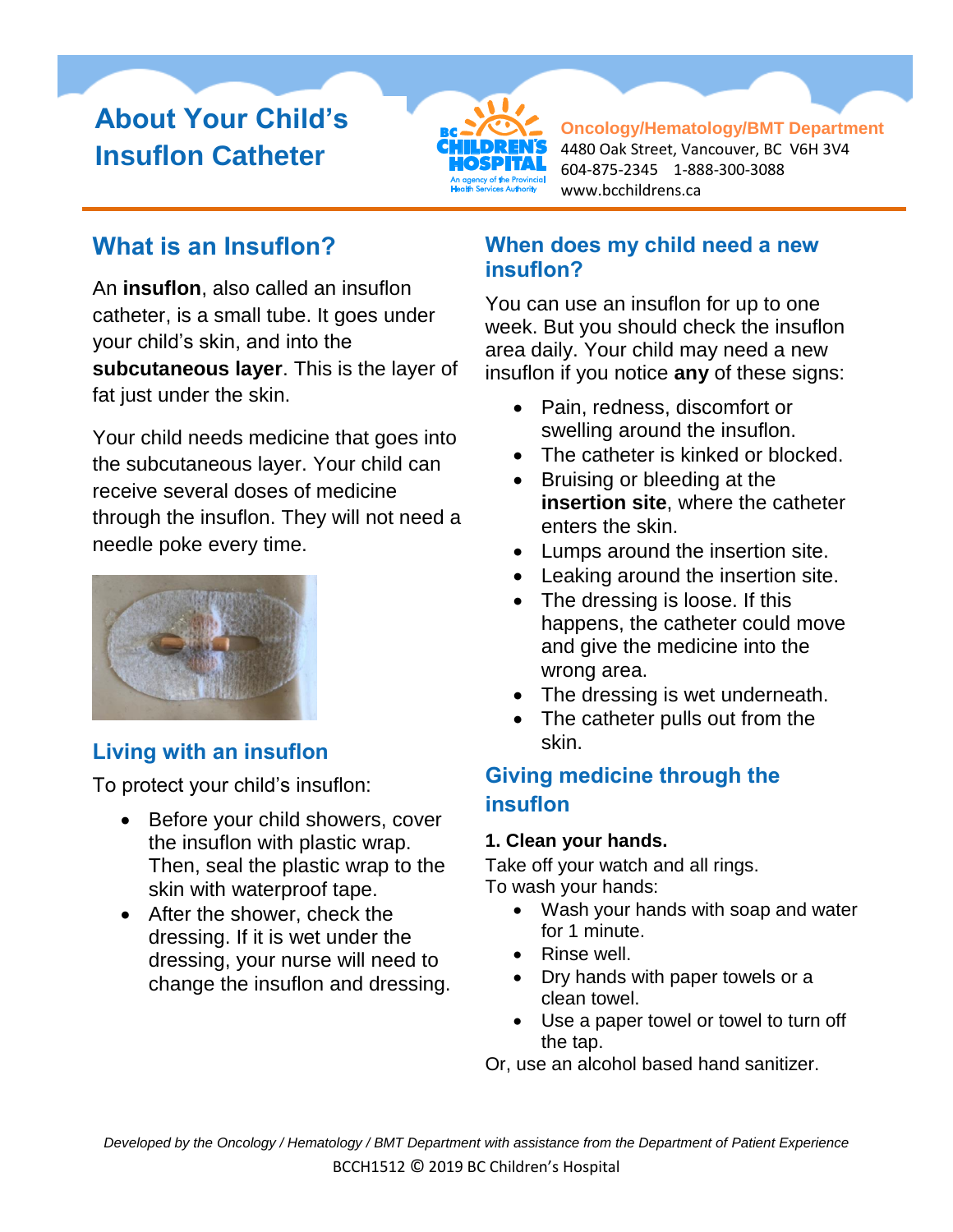#### **2. Gather your supplies.**

- 2 Chlorhexidine/alcohol swabs
- Vial of medicine
- **If**  $\Box$  mL syringe with a  $\Box$  inch needle
- Sharps container for needles

#### **Sharps safety**

When you finish with your needle and syringe, put them into a sharps container.

Your **sharps container** can be:

- A special container for sharps,
- A coffee can with a cover, or
- A plastic detergent bottle with a lid.

You can get a sharps container from your pharmacy. When it is full:

- Seal the container
- Mark it 'Household sharps'
- Call your garbage collection company, pharmacy, or clinic to know how to safely discard the container. Do not put it in your household garbage.

**Do NOT reuse** needles or syringes. **Do NOT throw needles right into the garbage.** 

#### **3. Check your vial.**

Check the date. If the medicine has expired, use a new vial.

Check the medicine. If it has changed colour, or has flakes or lumps, discard it. Use a new vial.

#### **4. Get the medicine ready.**

If the vial is cold, warm it by holding it in your hand. Or, let it stand at room temperature for one hour.



If you need to mix the medicine, roll the vial in your hands. Do not shake the vial.

#### **5. Snap off the plastic cover.**

If this is the first time you are using the vial, snap off the cover. Do not remove the stopper.

**6. Scrub the stopper with an alcohol wipe.** Let it dry.

#### **7. Get the syringe ready.**

Pull the plunger back to the line that marks the dose you need to give. This will bring air into the syringe.

#### **8. Put the correct dose of medicine into the syringe. To do this:**

- Carefully remove the needle cover. Do not touch the needle.
- Put the needle through the stopper and push the air into the vial.



• Turn the vial upside down. Pull the needle down so only the tip pokes through the stopper. This will let you withdraw medicine without getting air.



• Pull back on the plunger and let the medicine flow into the syringe until it reaches the amount to be given.

#### **9. Check the syringe for air bubbles.**

Air bubbles will not hurt your child. But, large air bubbles with reduce the dose your child receives.

*Developed by the Oncology / Hematology / BMT Department with assistance from the Department of Patient Experience* BCCH1512 © 2019 BC Children's Hospital